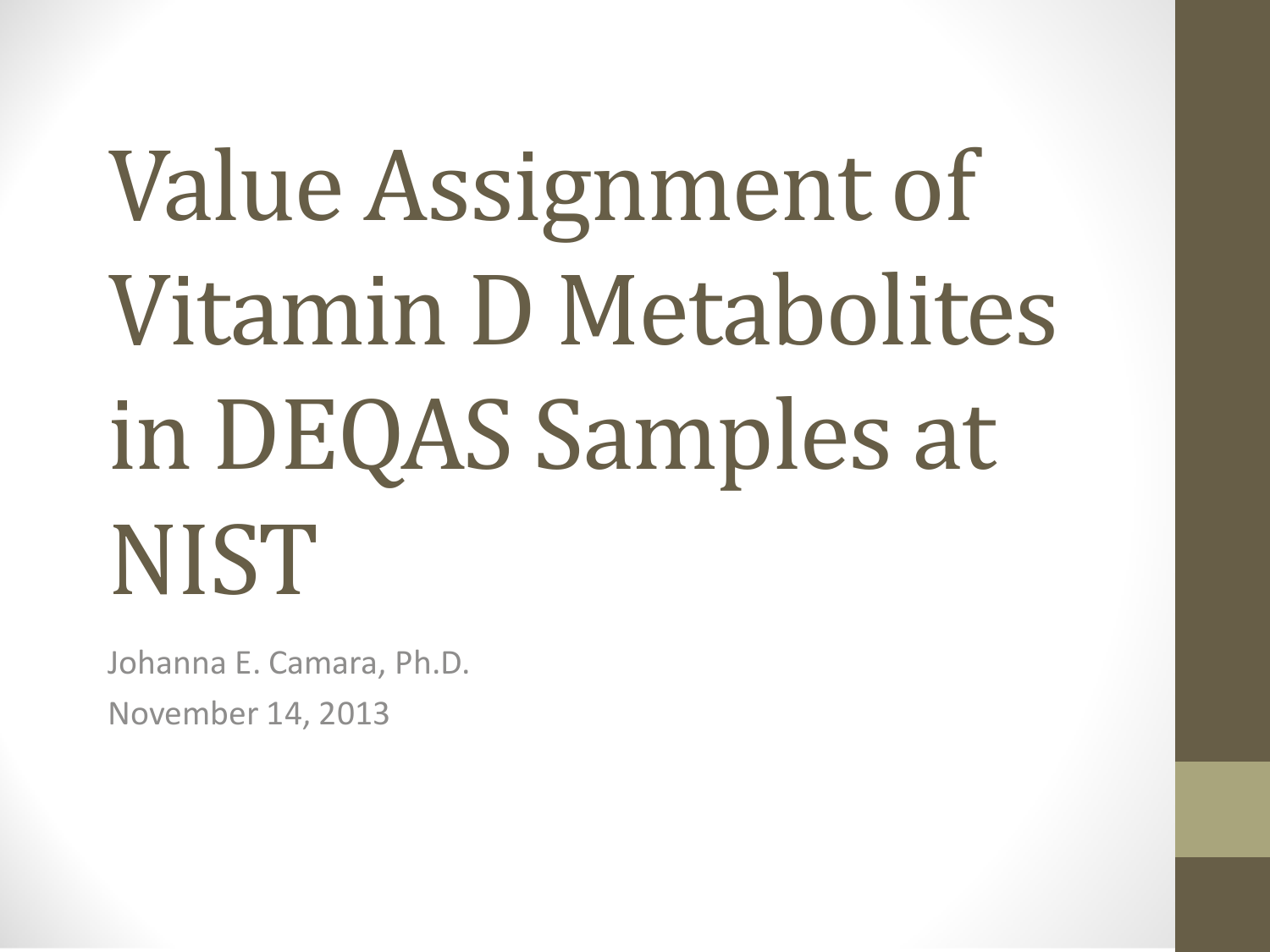# Brief History

- Assignment of values by the NIST Reference Measurement Procedure would allow for DEQAS to evaluate individual laboratory performance based on accuracy as opposed to consensus
- NIST began receiving DEQAS samples in October 2012 to value assign 25(OH)D2, 25(OH)D3, and 3-epi-25(OH)D3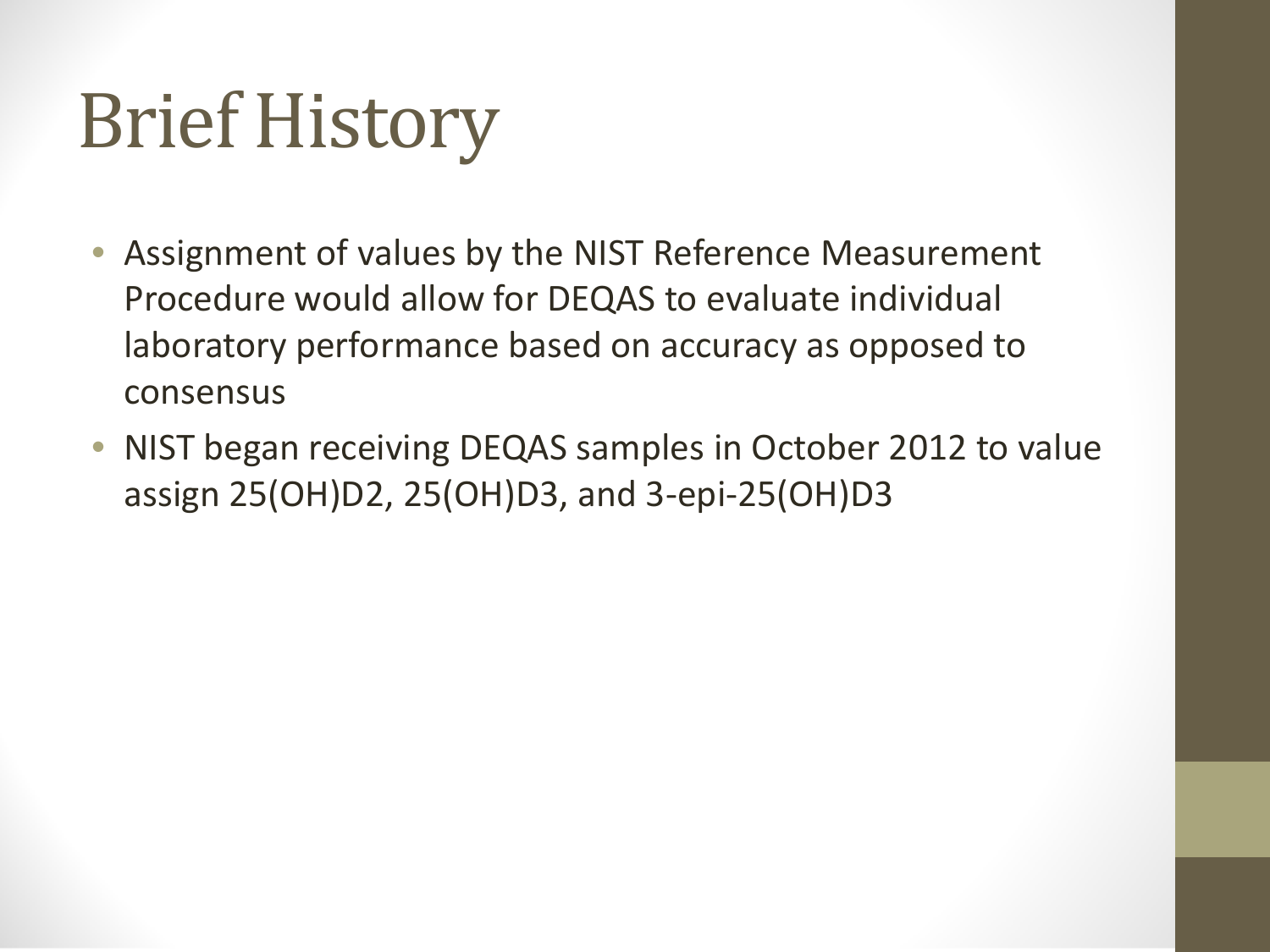### Process

- NIST receives DEQAS samples (5 per quarter) via overnight shipping
- DEQAS staff provide NIST with total 25(OH)D target values, as well as any additional information that may assist in individual value assignment (i.e., known high 25(OH)D2 content)
- NIST performs a screening of the DEQAS materials for all 3 vitamin metabolites with NIST RMP to focus in on target values
- Based on NIST screening target values, a final set of samples is processed and analyzed for all 3 vitamin D metabolites
- All final values are detailed in an official NIST Report of Analysis and forwarded to the DEQAS staff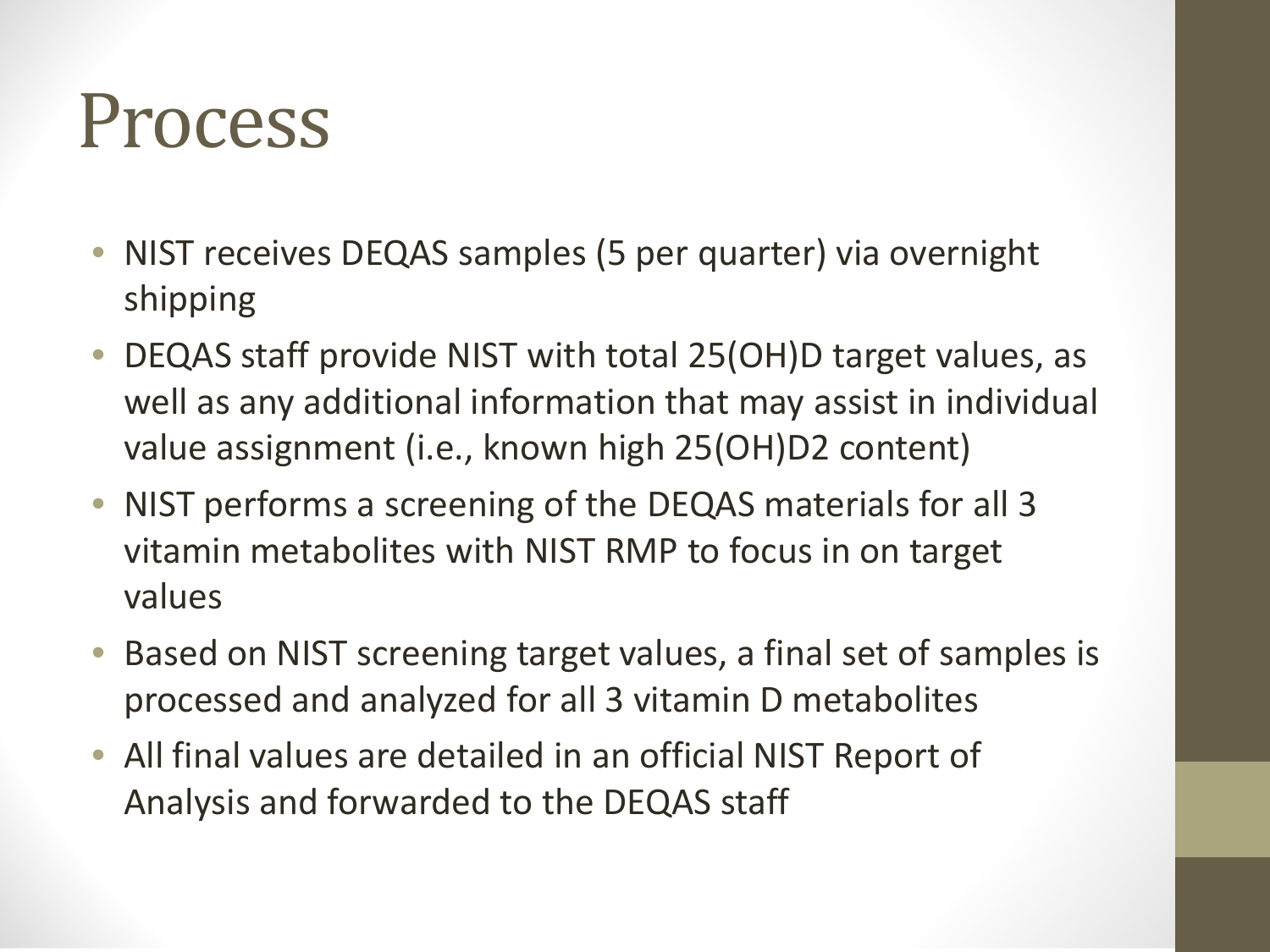### NIST RMP Screening

#### **Sample Set 1 Sample Set 2** Single 1.5 mL samples spiked with 25(OH)D2 and 25(OH)D3 stable isotope internal standards Single 1.5 mL samples spiked with 3-epi-25(OH)D3 stable isotope internal standard Samples processed according to RMP Samples processed according to RMP Fresh 25(OH)D2 and 25(OH)D3 calibrants prepared Fresh 3-epi-25(OH)D3 calibrants prepared Duplicate analysis of 25(OH)D3 by LC-MS/MS on Column 1 Duplicate analysis of 25(OH)D2 by LC-MS/MS on Column 2 Duplicate analysis of 3-epi-25(OH)D3 by LC-MS/MS on Column 1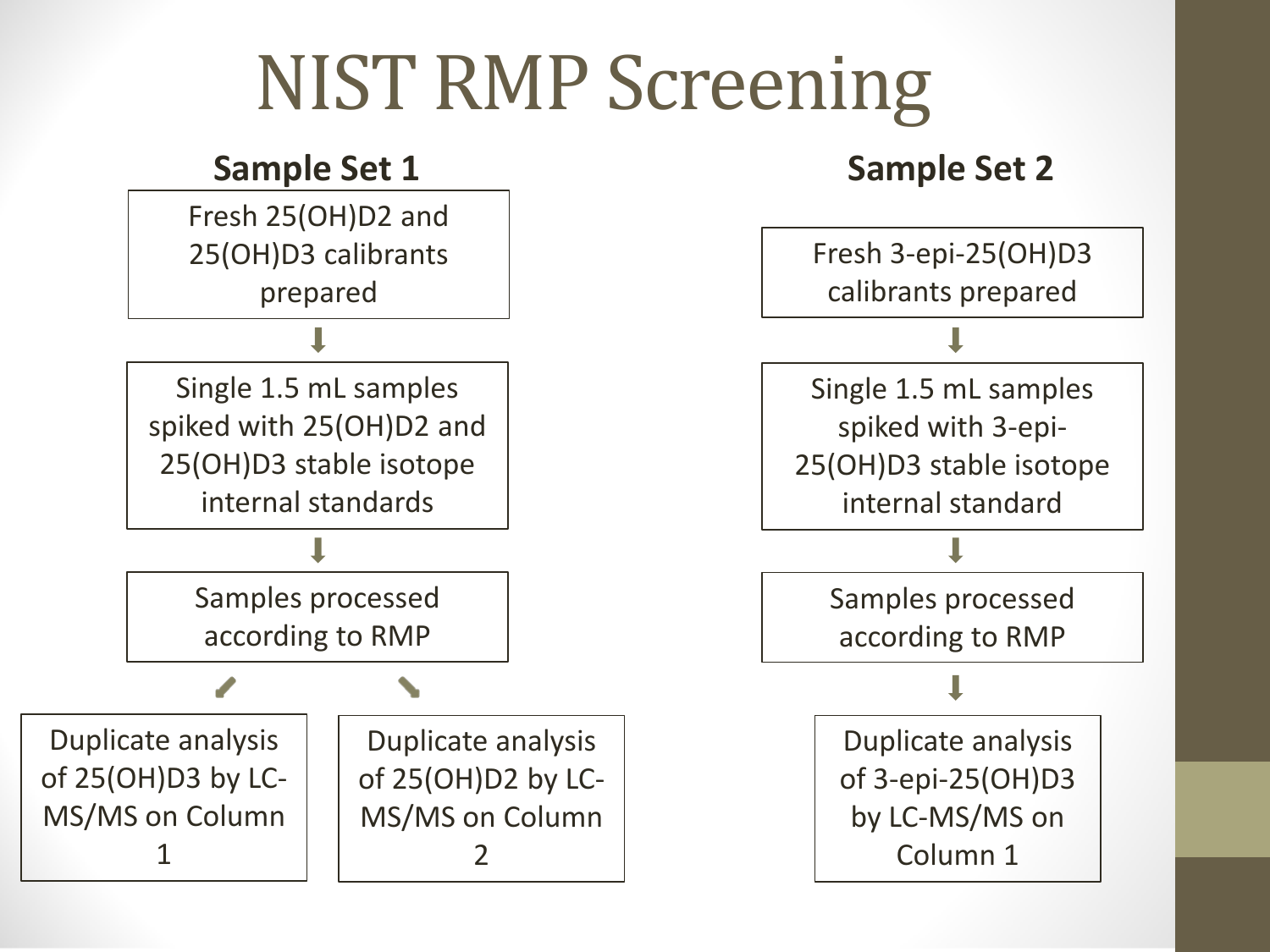### NIST RMP Final Analysis

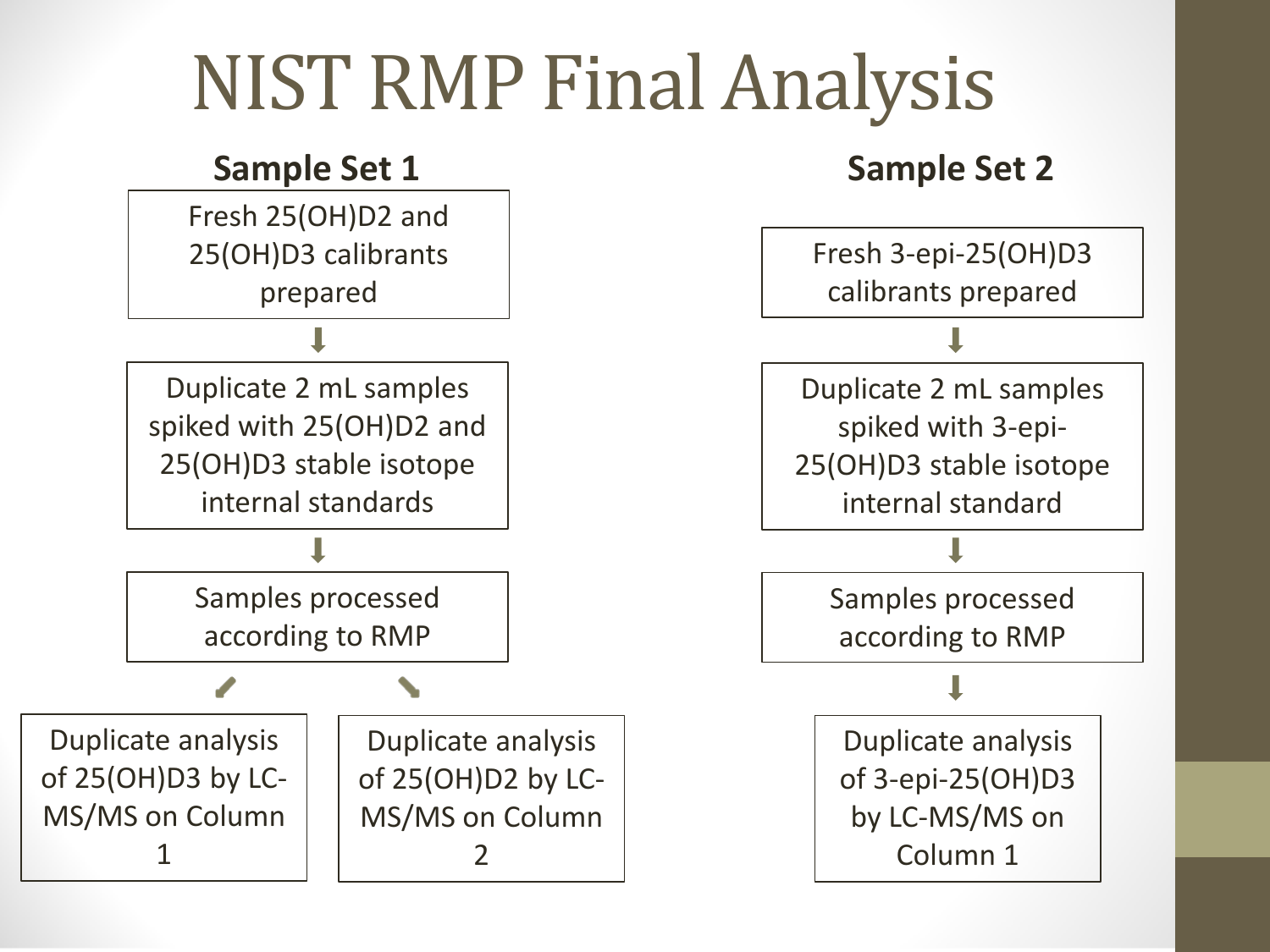## Final Value Assignments

- For each of the 5 DEQAS samples, NIST delivers 4 values (duplicate LC-MS/MS analyses of duplicate preparations) for each of the 3 vitamin D metabolites in  $ng/g$  units
- Description of analyses and final data are detailed in a NIST Report of Analysis, which is delivered to DEQAS staff for use in their evaluation
- Total screening, value assignment, and reporting at NIST takes approximately 1 month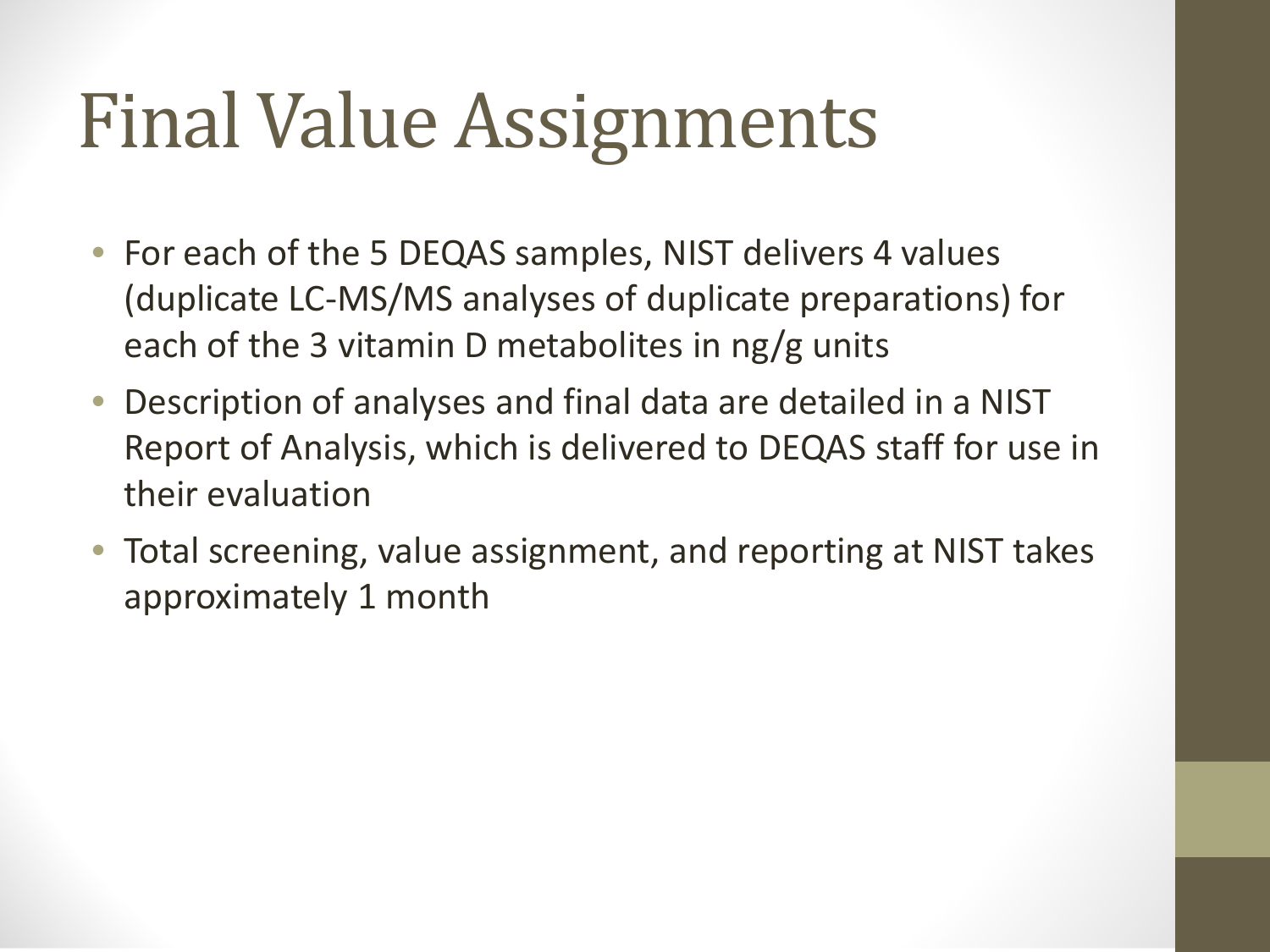## What have we delivered so far?

- NIST has successfully delivered Reports of Analysis for quarterly DEQAS samples from October 2012, January 2013, April 2013, and August 2013
	- October 2013 sample set in progress
- New staff has been trained to perform the NIST RMP to keep up with the demand for vitamin D measurements